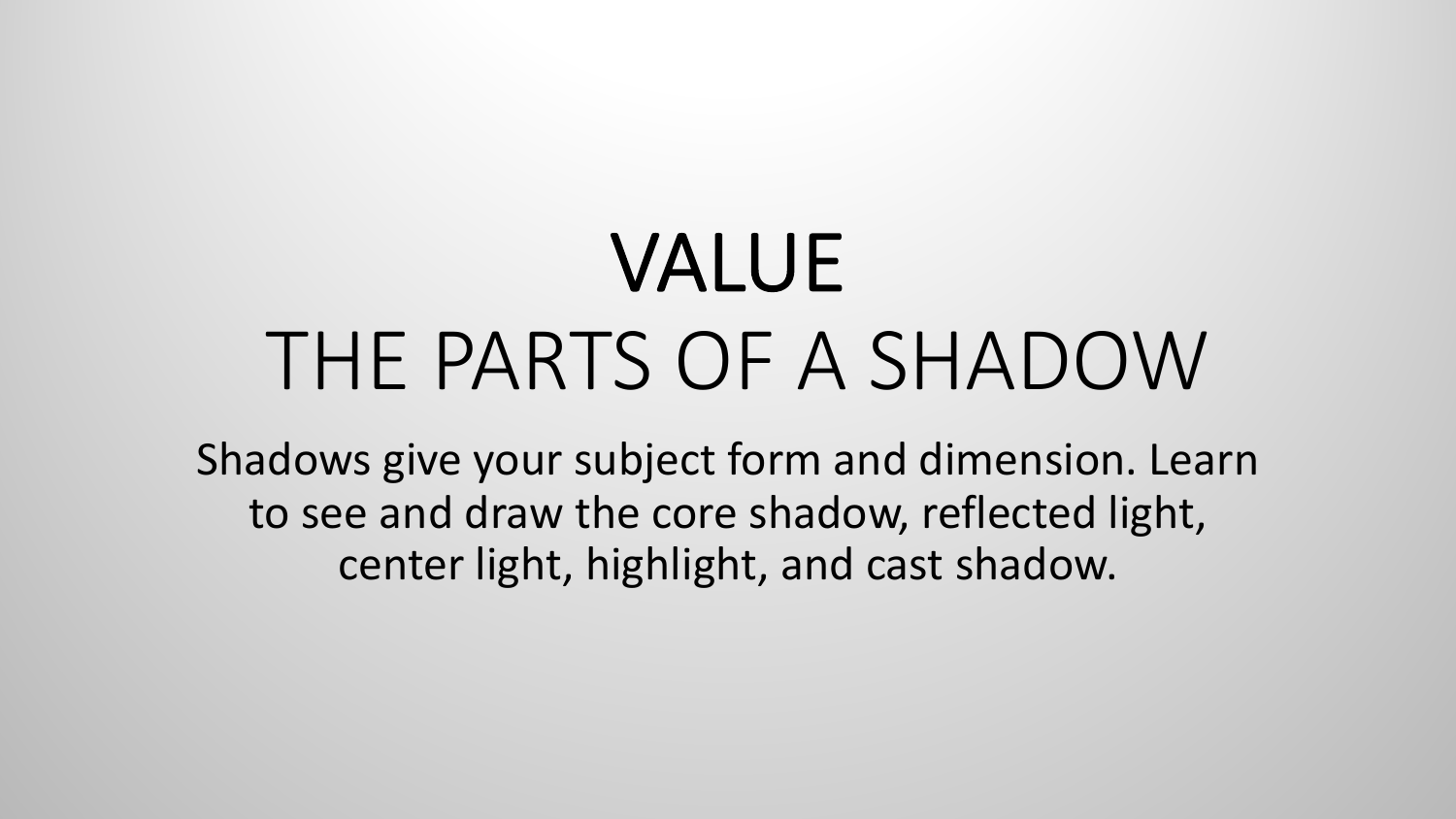## Value

- ! Value describes the light-to-dark range seen on objects around us and in our drawings.
- ! Observing and recording values improves both drawing and observation skills.
- ! Seeing values is not as easy as it sounds. One way to help your eyes see value is to squint. This blurs your vision and removes the distractions of detail and color.
- ! Limit the steps in your value scale to three or four steps. •In drawing shadows, there are 5 steps.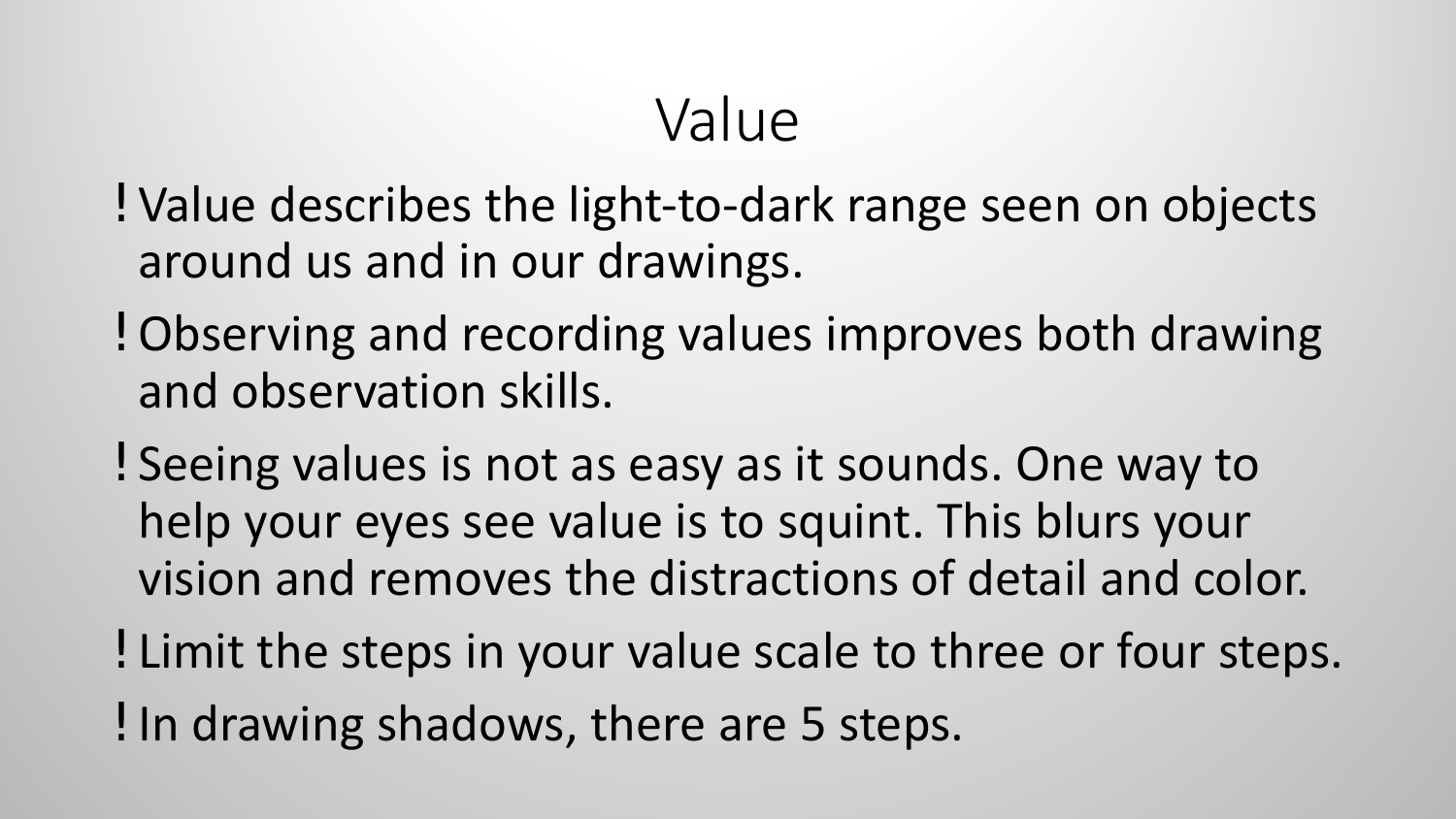## 5 Steps to Drawing Shadows

- 1. The dark core shadow on the side of the object opposite the light source,
- 2. Reflected light that is the mid-tone between the core shadow and the shadowed edge of the object,
- 3. The center light, also a mid-value, lightening as you move toward the light source,
- 4. Crisp, bright highlight in the center (shiny objects have brighter highlights than dull ones),
- 5. Cast shadows created by the object itself. This is the darkest value.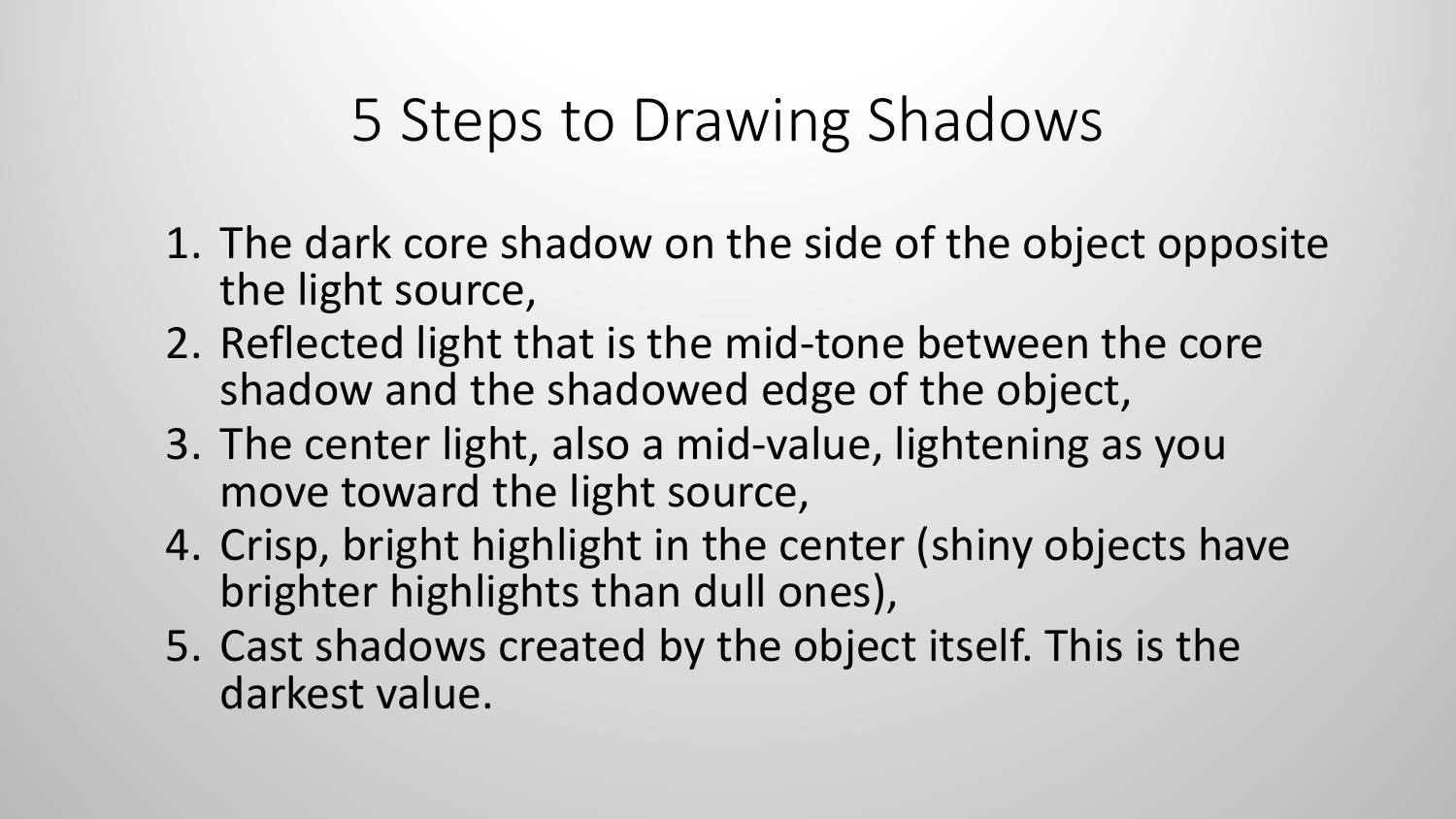## Parts of a Shadow

- ! Try this 5-step exercise.
- ! After you complete the exercise, you will begin to change the way you see the subject you are drawing.
- Shadows gives your subject a 3-dimensional form.
- ! Special tip: When drawing your subject, put the shadows in BEFORE you color it.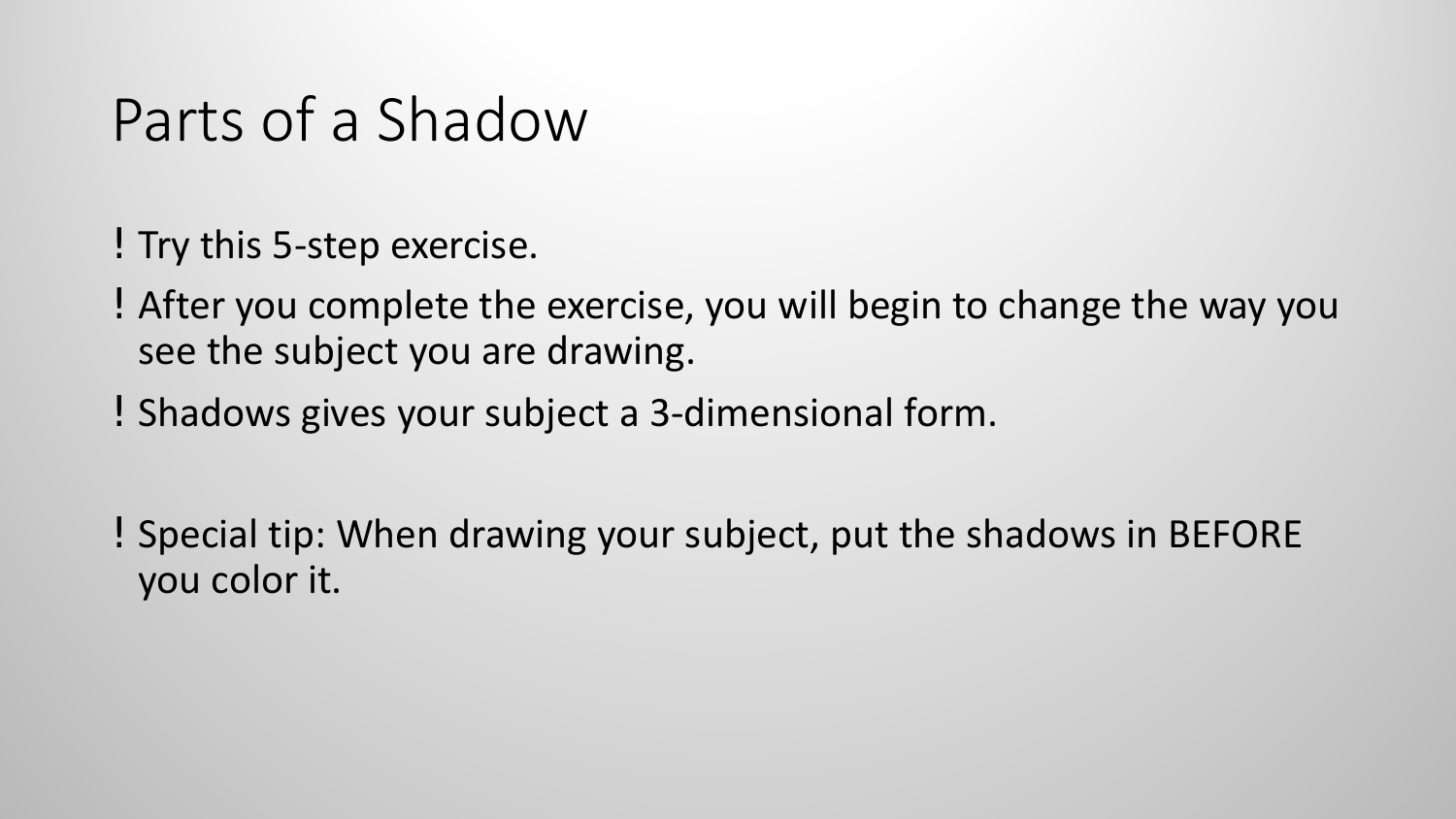#### VALUE: THE PARTS OF A SHADOW

Shadows give your subject form. Learn to see and draw the core shadow, reflected light, center light, highlight, and cast shadow.



# Use this guide to help you complete this exercise.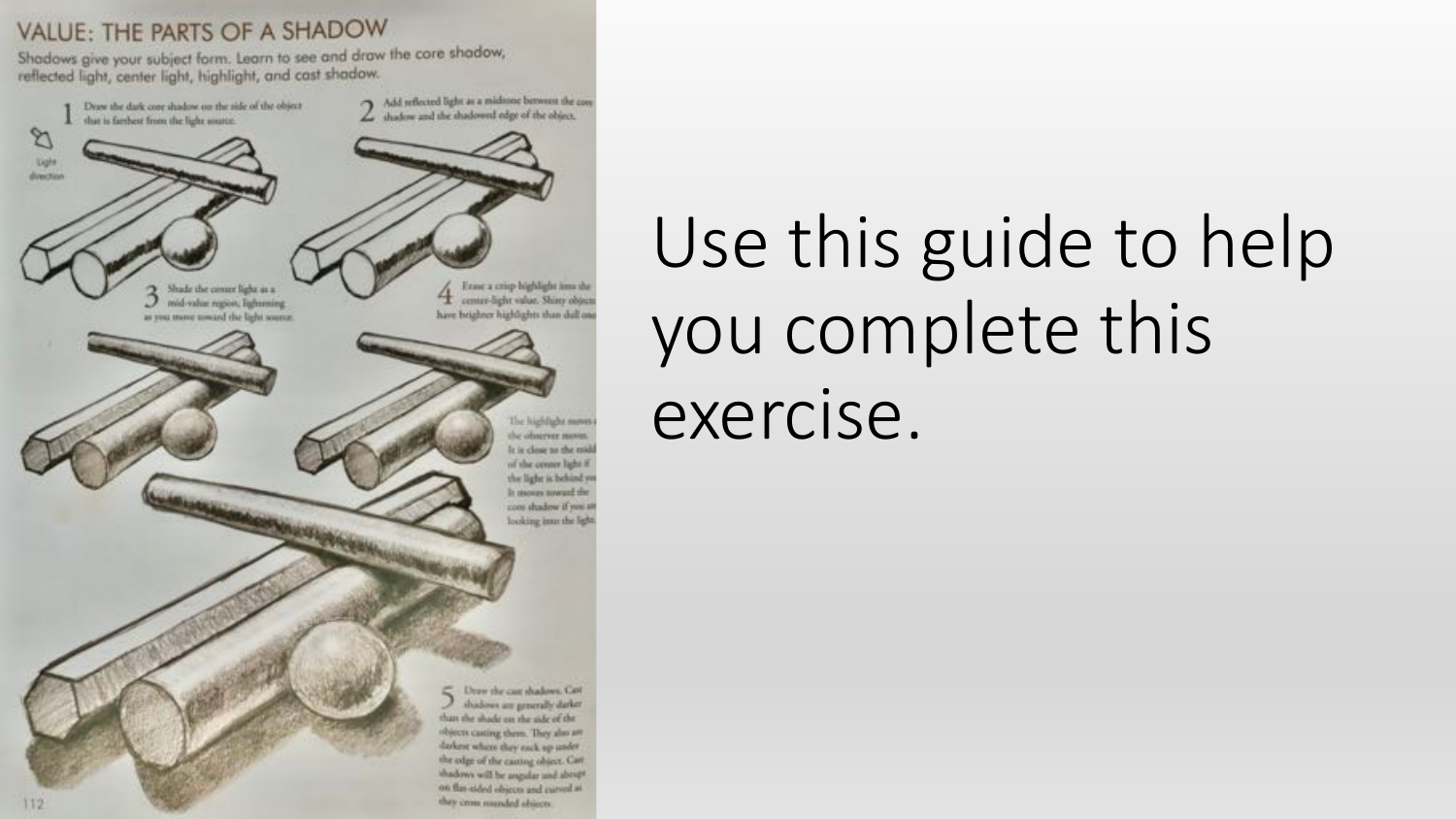

• Draw your own shapes template or use this quick sketch. Fill in the shadows using the 5 steps.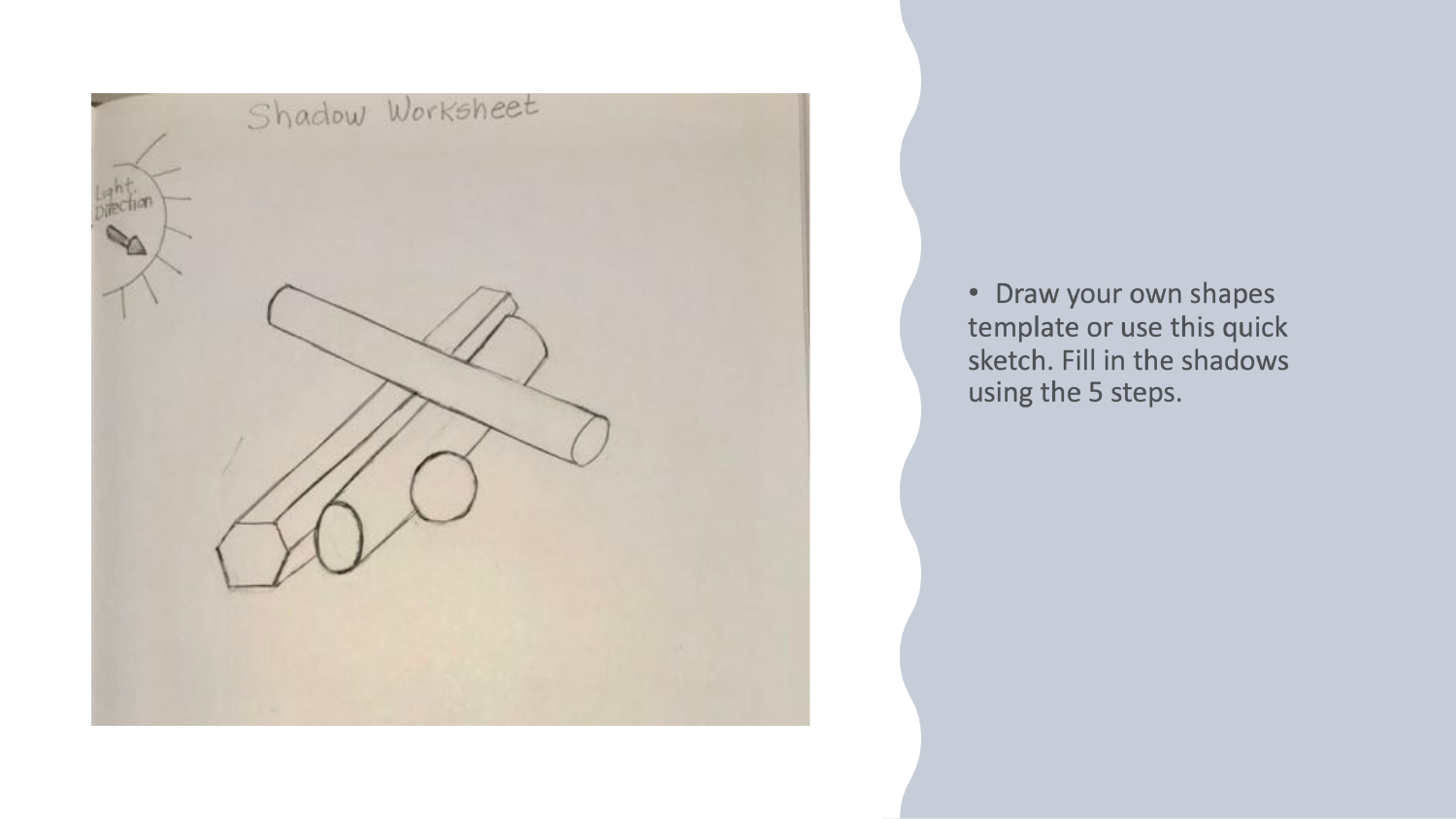Draw these four different geometrical shapes. (Start with the basic shape at end, then extend the lines.) Or print out the quick sketch found on the previous slide.

Draw the dark core shadow on the side of the object that is farthest from the light source. This will be dark.



Step 1 Draw the dark core shadow on the side of the object that is farthest from the light source.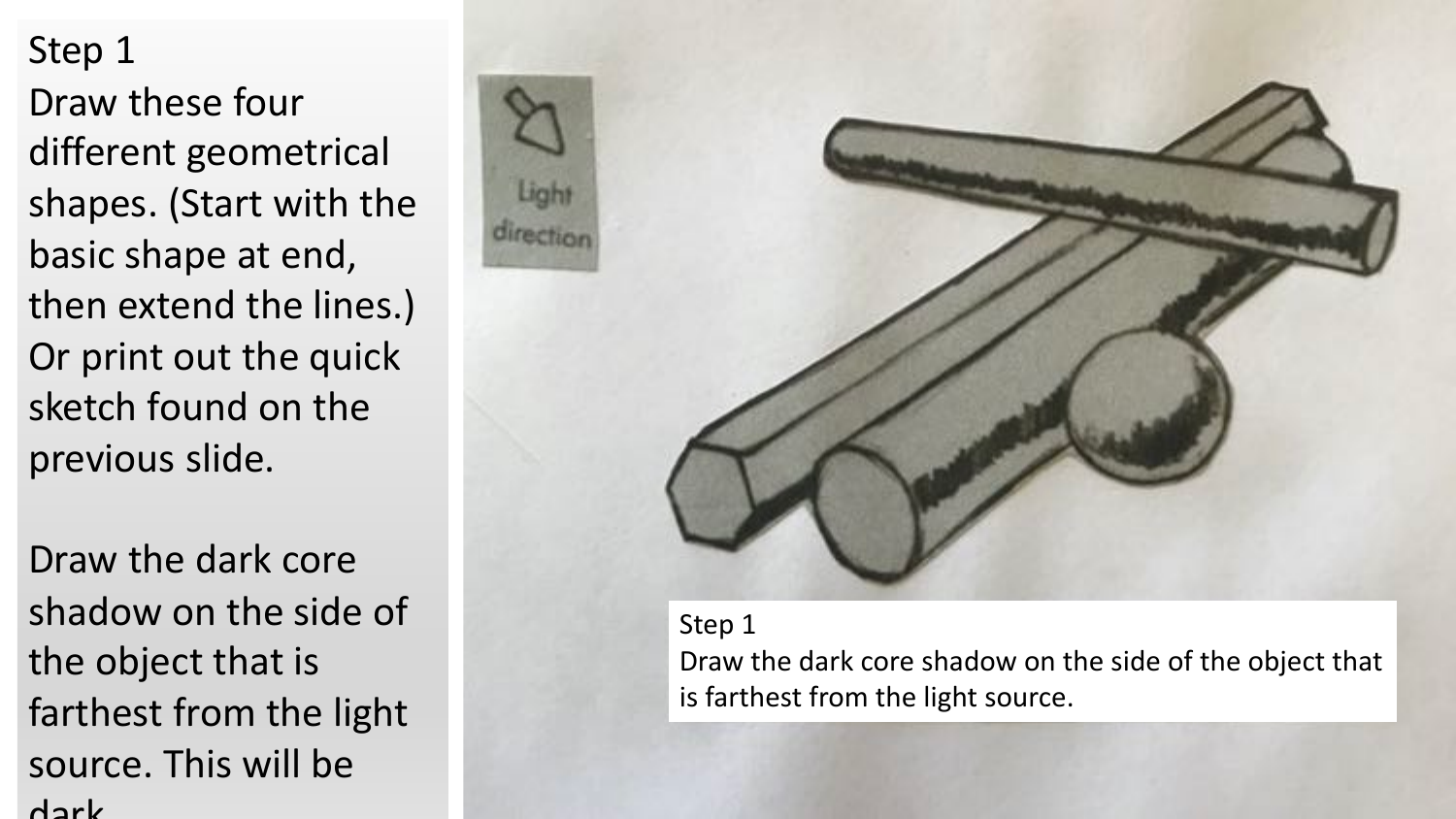- Under the dark core shadow, add in the **reflected light**.
- ! This is light reflected from the surface on which the objects are sitting.
- ! This is a mid-tone, lighter than the dark core shadow and the shadowed edge of the objects, which is very dark.



### Step 2

Add reflected light as a mid-tone between the core shadow and the shadowed edge of the object.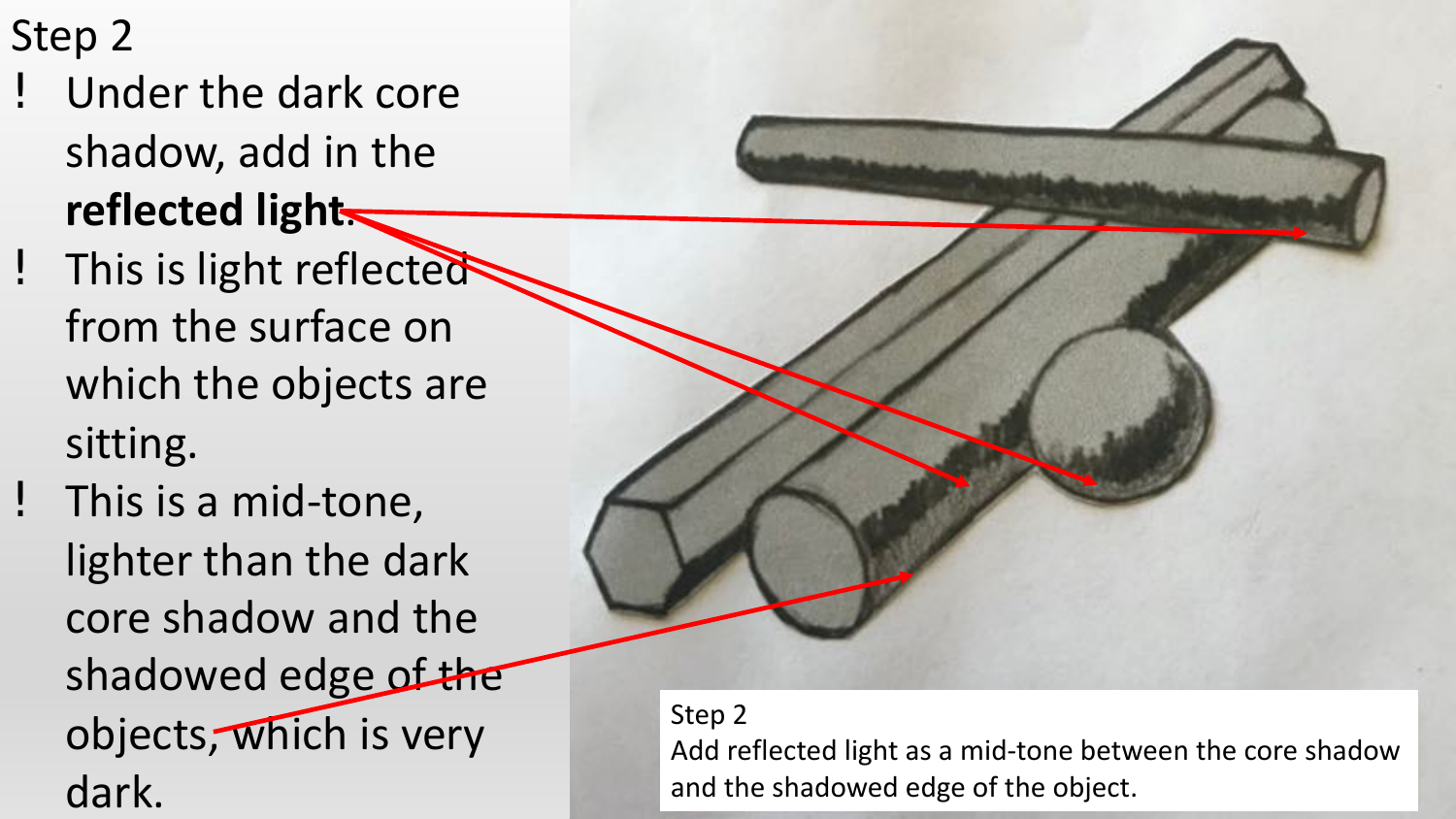- ! Shade more mid-
- value tone next to the dark core shadow to represent the center light.
- ! Lighten this tone as you move toward the light source.

#### Step 3

Shade the enter light as a mid-value region, lightening as you move toward the light source.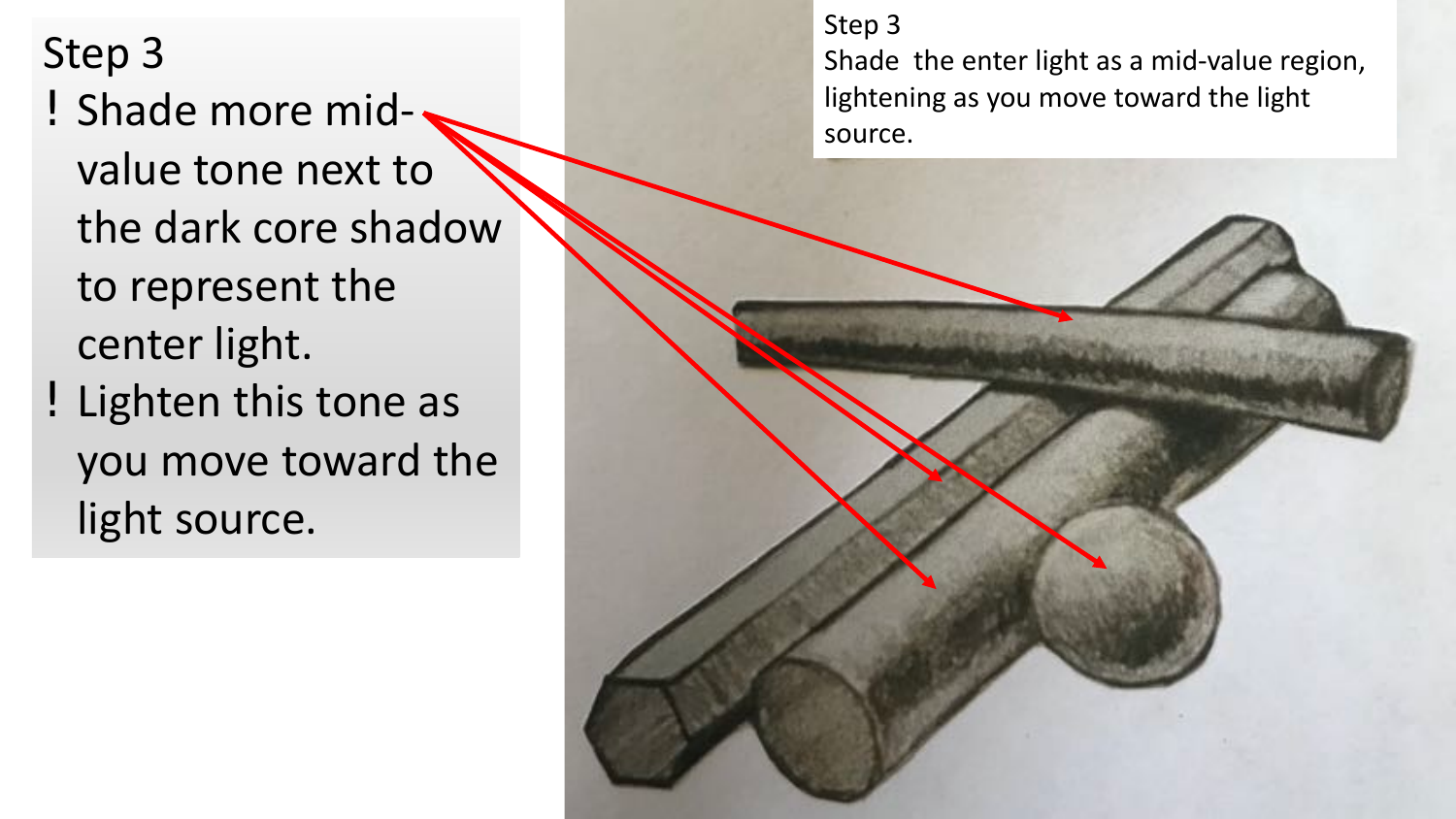æ.

- This is the fun part. Use your eraser for this step.
- Erase a crisp highlight into the centerlight value you drew in step 3.
- Shiny objects have brighter highlights than dull ones.
- The highlight moves as the observer moves. It is close to the middle of the center light if the light is behind you. It moves toward the core shadow if you are looking into the light.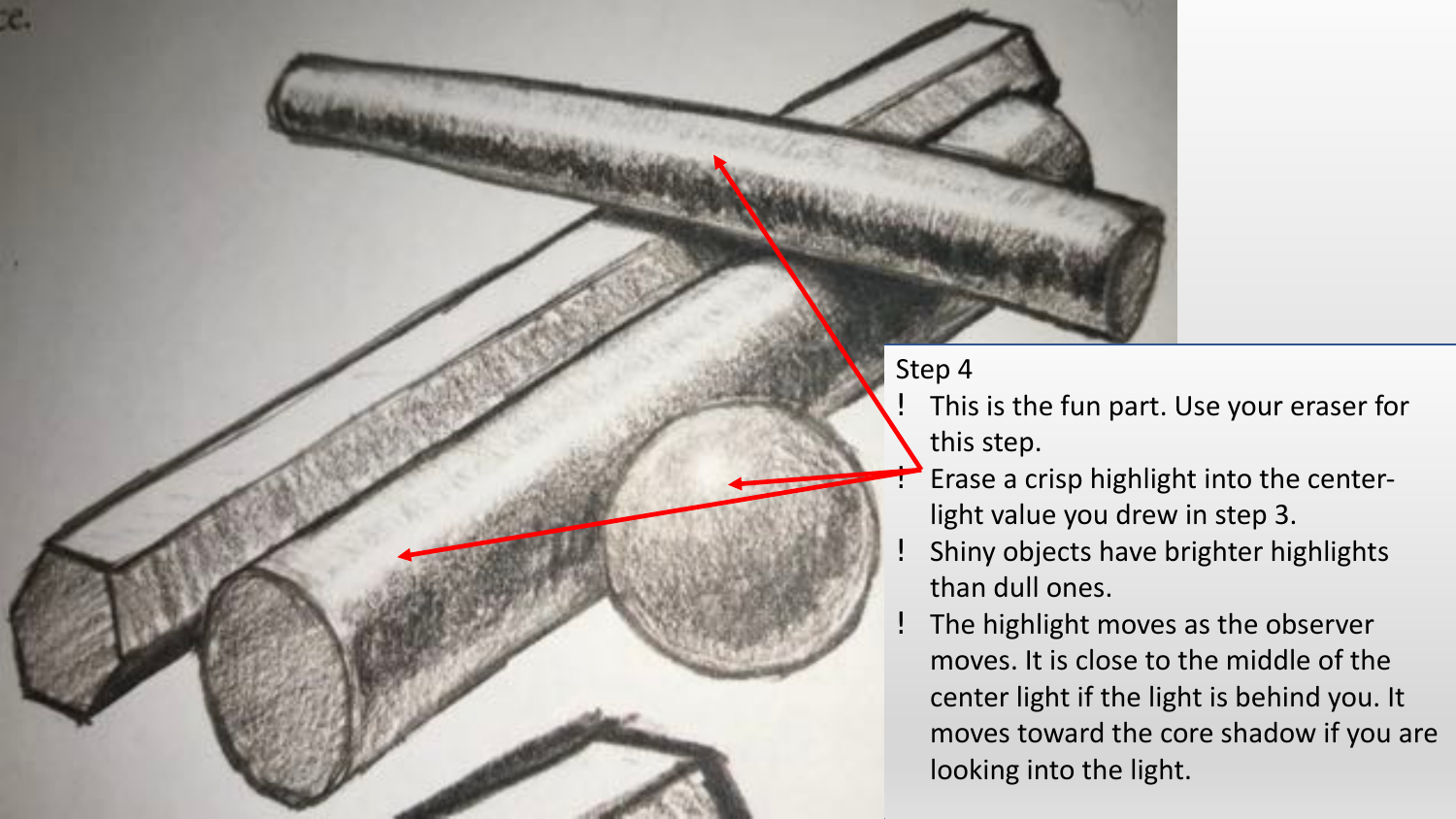- ! The final step is to draw the shadows cast by the objects.
- ! These shadows are darker than the dark core shadow (step one) drawn on the objects.
- ! They are darkest where they tuck up UNDER the edge of the casting object.
- ! Cast shadows will be angular and abrupt on flat -sided objects and curved as they cross rounded objects.

Step 5 Draw the cast shadows. Cast shadows are generally darker than the shade on the side of the objects casting them.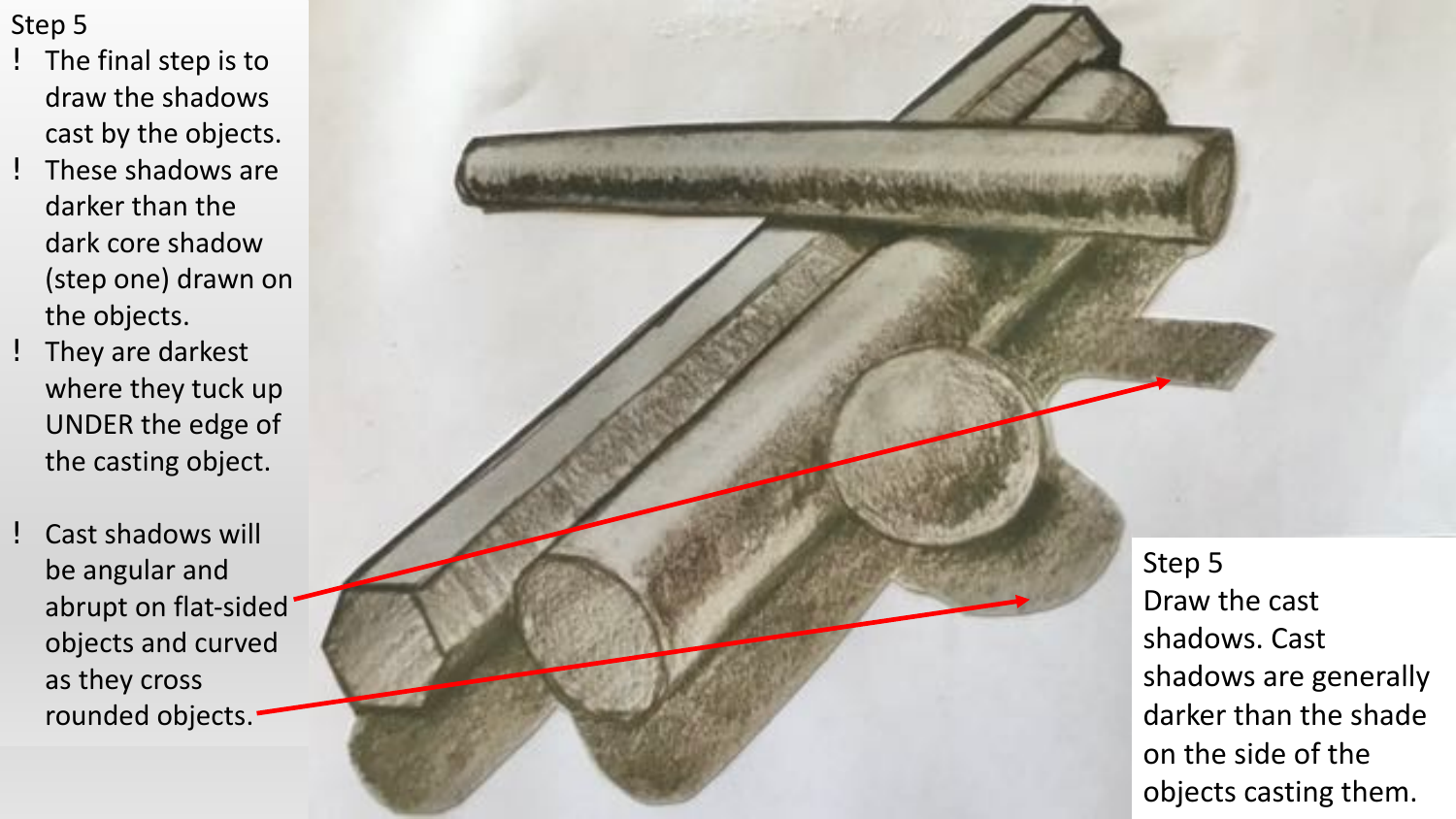

! You can use this 5-step illustration while you practice creating shadows. ! Next, practice with other objects you find around the house or outdoors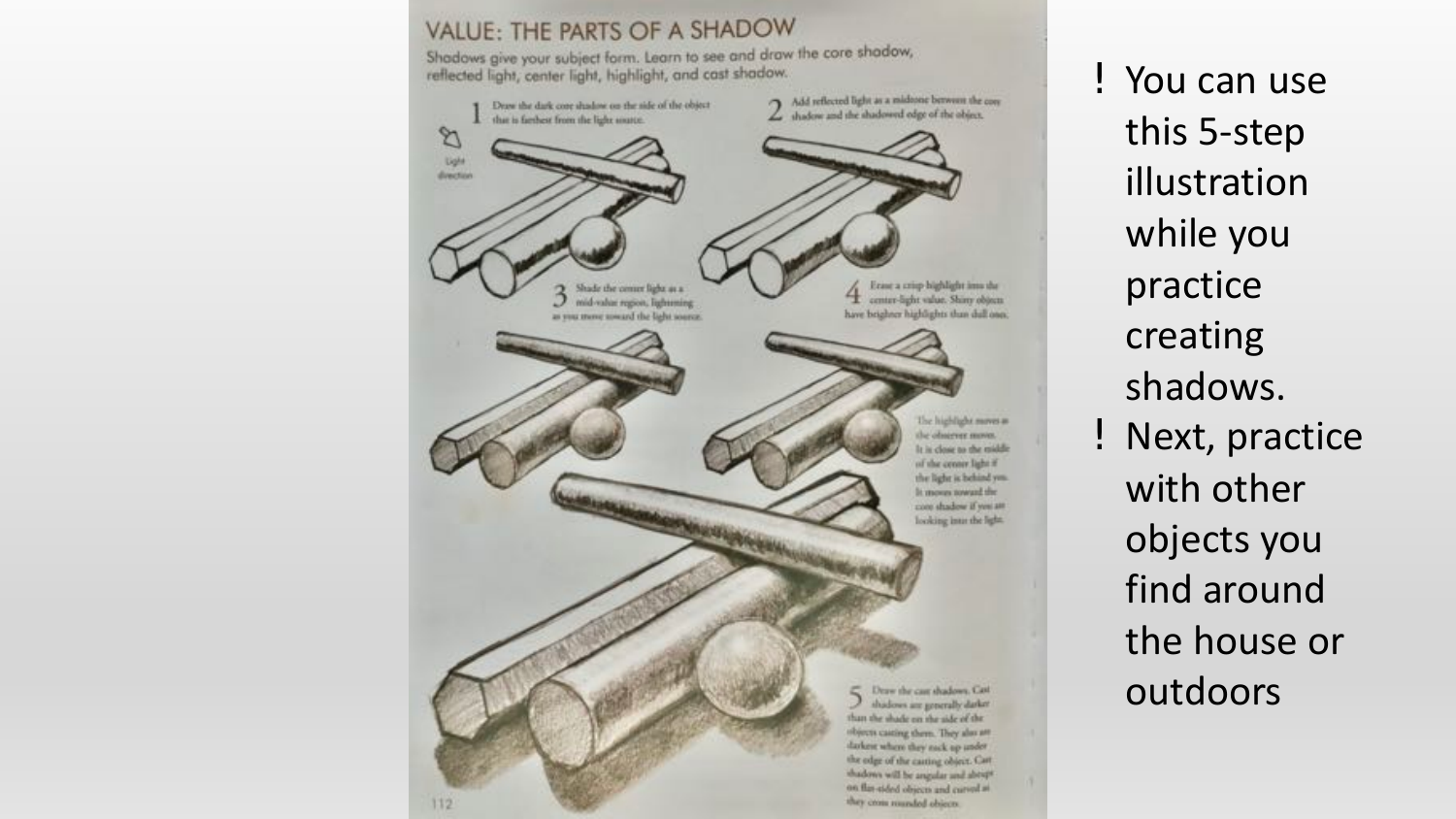

- Apply shadow **BEFORE applying the** color of the object.
- Start with the contour of the object and draw in the details. Then draw the shadows.
	- . In this case, light purple was used for shadow.
- Then apply the color over the shadow.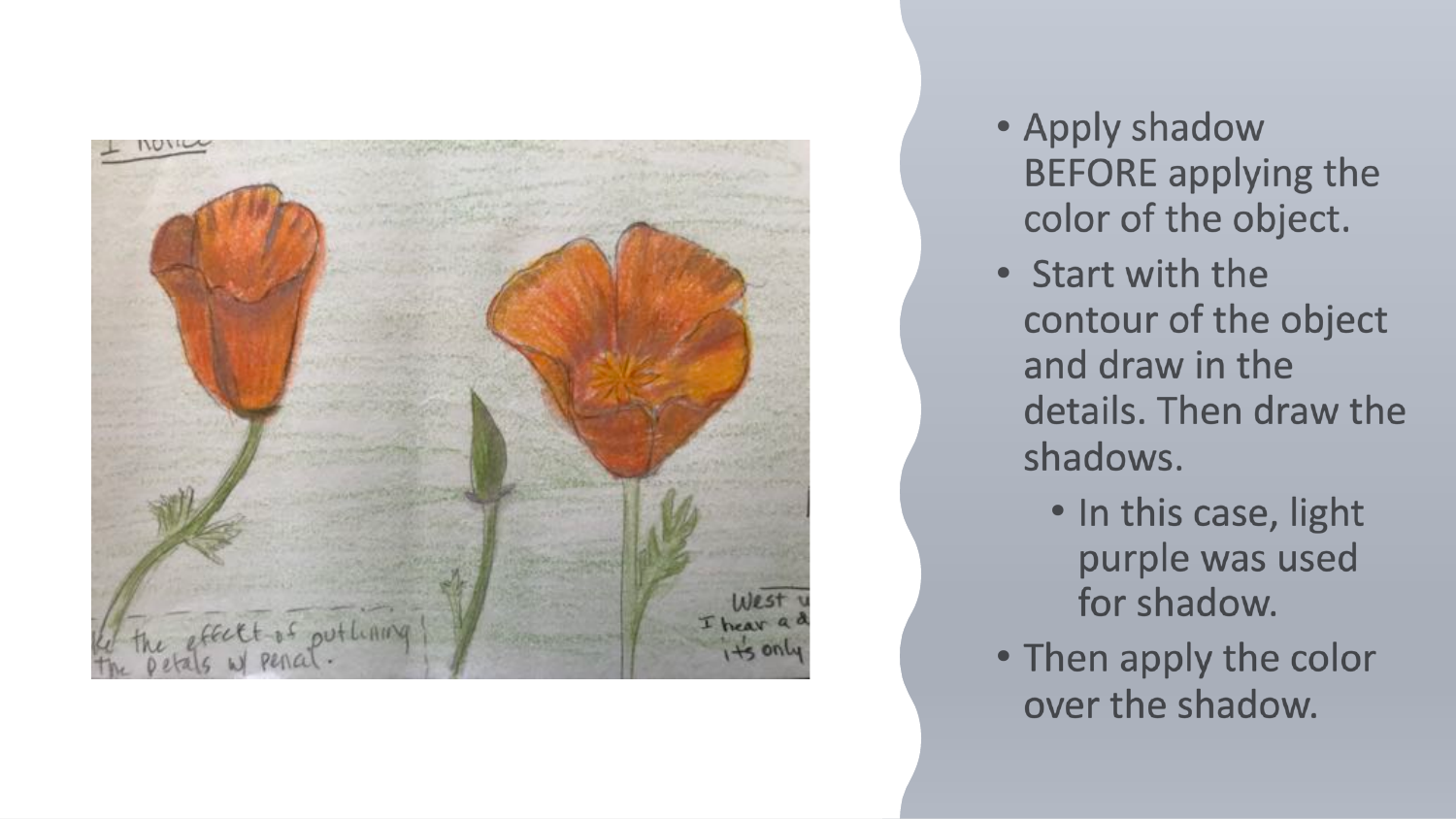## Bye for now. Thanks for joining me.



# Tejon Ranch **CONSERVANCY**